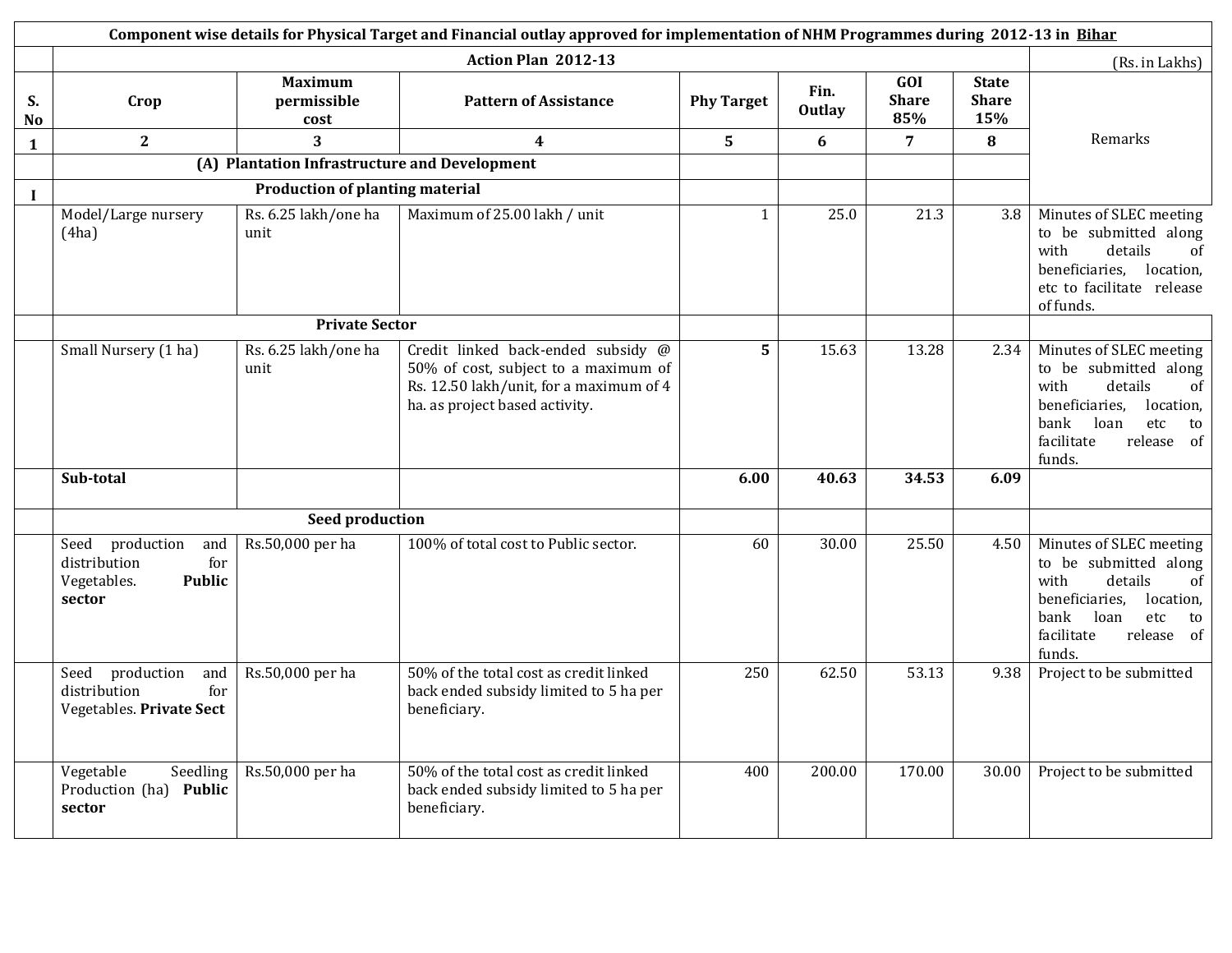|              | Seed<br>infrastructure<br>(for<br>handling,<br>packing,<br>processing,<br>storage etc. of seeds of<br>horticulture crops) | Rs. 200.00 lakh                 | 50% of cost to private sector as credit<br>linked back ended subsidy.                                                                                                                                                                             | $\mathbf{1}$ | 100.00 | 85.0   | 15.0  | Project to be submitted |
|--------------|---------------------------------------------------------------------------------------------------------------------------|---------------------------------|---------------------------------------------------------------------------------------------------------------------------------------------------------------------------------------------------------------------------------------------------|--------------|--------|--------|-------|-------------------------|
|              | Sub-total                                                                                                                 |                                 |                                                                                                                                                                                                                                                   | 711.00       | 392.50 | 333.63 | 58.88 |                         |
|              | <b>Centre of Excellent for</b><br>Vegetable Under Indo-<br><b>Israel Project</b>                                          |                                 |                                                                                                                                                                                                                                                   | 2.00         | 500.00 | 425.00 | 75.00 |                         |
| $\mathbf{2}$ |                                                                                                                           |                                 | <b>Establishment of new gardens / Area Expansion</b>                                                                                                                                                                                              |              |        |        |       |                         |
|              |                                                                                                                           | <b>Fruits - Perennials (ha)</b> |                                                                                                                                                                                                                                                   |              |        |        |       |                         |
|              | Mango (5m x 5m)<br><b>High density planting</b>                                                                           | Rs.80,000/ha                    | Maximum of Rs.40000/- per ha. (50%<br>of cost for meeting the expenditure on<br>planting material and cost of material<br>for INM/IPM etc., in 3 installments of<br>60:20:20 subject to survival rate of<br>75% in 2nd year and 90% in 3rd year). | 1000         | 240.00 | 204.00 | 36.00 |                         |
|              | Litchi $(10m \times 10m)$<br><b>High density planting</b>                                                                 | Do                              | Do                                                                                                                                                                                                                                                | 100          | 24.00  | 20.40  | 3.60  |                         |
|              | Anola (6m x 6m)<br><b>High density planting</b>                                                                           | Do                              | Do                                                                                                                                                                                                                                                | 100          | 24.00  | 20.40  | 3.60  |                         |
|              | Guava (6m x 6m)<br><b>High density planting</b>                                                                           | Do                              | Do                                                                                                                                                                                                                                                | 100          | 24.00  | 20.40  | 3.60  |                         |
|              | Sub-total                                                                                                                 |                                 |                                                                                                                                                                                                                                                   |              | 312.00 | 265.20 | 46.80 |                         |
|              |                                                                                                                           | <b>Fruits-Non Perennials</b>    |                                                                                                                                                                                                                                                   |              |        |        |       |                         |
|              | Banana (TC)                                                                                                               | Rs.83204/ha                     | Maximum of Rs. 41602/- per ha. (50 %<br>of cost for meeting the expenditure on<br>planting material and cost of material<br>for INM/IPM etc, in 2 installments of<br>75:25 subject to survival rate of 90% in<br>second year).                    | 1000         | 312.02 | 265.21 | 46.80 |                         |
|              | Papaya                                                                                                                    |                                 |                                                                                                                                                                                                                                                   | 100          | 20.50  | 17.42  | 3.07  |                         |
|              | Sub-total                                                                                                                 |                                 |                                                                                                                                                                                                                                                   |              | 332.51 | 282.64 | 49.88 |                         |
|              | <b>Fruits-Perennials</b>                                                                                                  |                                 |                                                                                                                                                                                                                                                   |              |        |        |       |                         |
|              | Maintenance (I Year)                                                                                                      | Rs.80,000/ha                    | Maximum of Rs.40000/- per ha. (50%<br>of cost for meeting the expenditure on<br>planting material and cost of material<br>for INM/IPM etc., in 3 installments of<br>60:20:20 subject to survival rate of<br>75% in 2nd year and 90% in 3rd year). | 1905         | 152.40 | 129.54 | 22.86 |                         |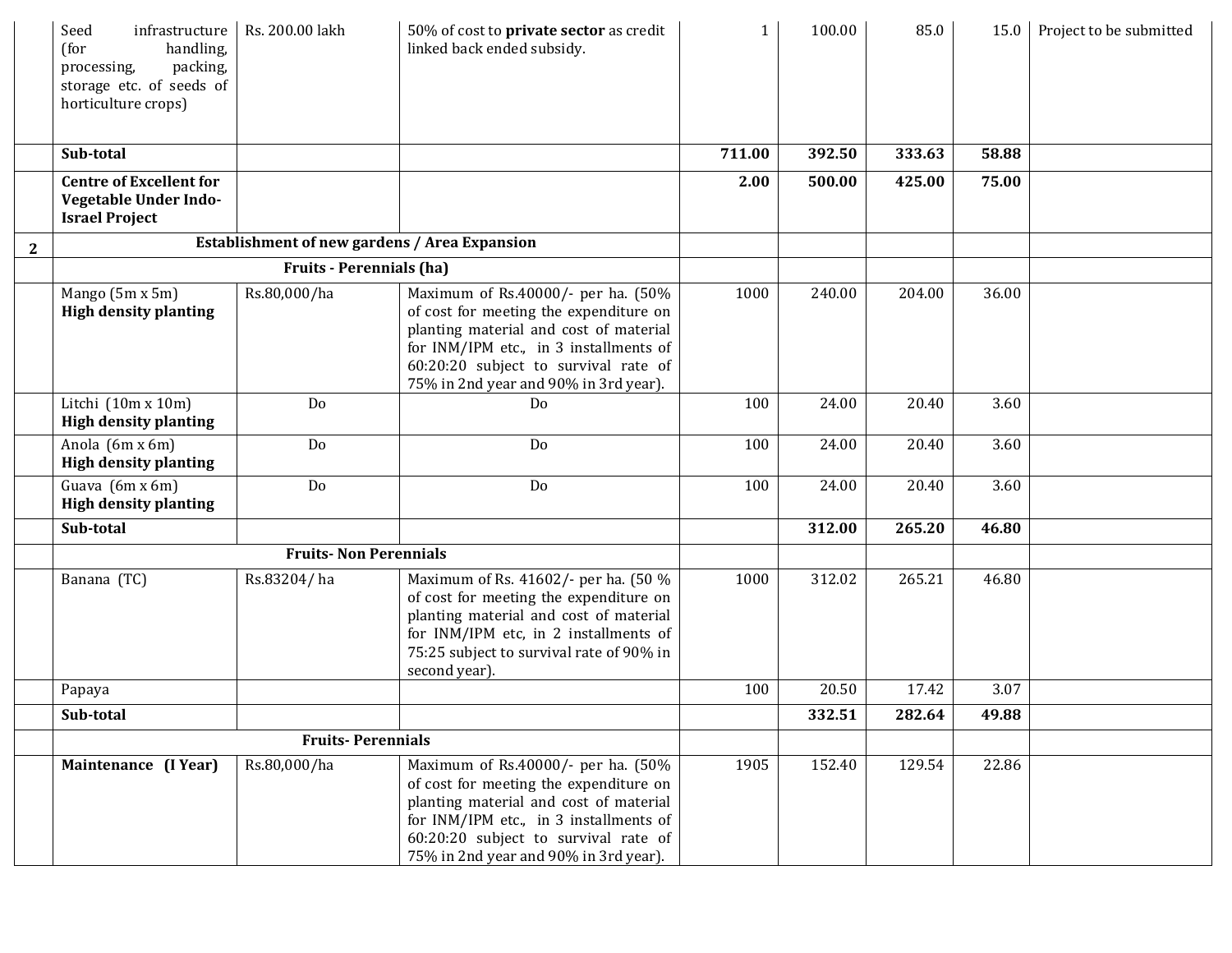| Maintenance (II Year)                 | Rs.80,000/ha                 | Maximum of Rs.40000/- per ha. (50%<br>of cost for meeting the expenditure on<br>planting material and cost of material<br>for INM/IPM etc., in 3 installments of<br>60:20:20 subject to survival rate of<br>75% in 2nd year and 90% in 3rd year). | 1970           | 157.60 | 133.96 | 23.64 |                                                                                                                         |
|---------------------------------------|------------------------------|---------------------------------------------------------------------------------------------------------------------------------------------------------------------------------------------------------------------------------------------------|----------------|--------|--------|-------|-------------------------------------------------------------------------------------------------------------------------|
| Sub-total                             |                              |                                                                                                                                                                                                                                                   |                | 310.00 | 263.50 | 46.50 |                                                                                                                         |
|                                       | Fruits - Non Perennials (ha) |                                                                                                                                                                                                                                                   |                |        |        |       |                                                                                                                         |
| Maintenance (I Year)                  | Rs.83204/ha                  | Maximum of Rs. 41602/- per ha. (50 %<br>of cost for meeting the expenditure on<br>planting material and cost of material<br>for INM/IPM etc, in 2 installments of<br>75:25 subject to survival rate of 90% in<br>second year).                    | 368.00         | 38.27  | 32.53  | 5.74  |                                                                                                                         |
| Sub-total                             |                              |                                                                                                                                                                                                                                                   |                | 38.27  | 32.53  | 5.74  |                                                                                                                         |
|                                       | <b>Mushrooms</b>             |                                                                                                                                                                                                                                                   |                |        |        |       |                                                                                                                         |
|                                       |                              | Integrated mushroom unit for spawn, compost production and training                                                                                                                                                                               |                |        |        |       |                                                                                                                         |
| <b>Private Sector</b>                 | Rs.50.00 lakh                | 100% of the cost to public sector and<br>50% of cost for private sector, for<br>expenditure<br>meeting<br>the<br>on<br>infrastructure, as credit linked back<br>ended subsidy.                                                                    | 1              | 25.00  | 21.25  | 3.75  | Project to be submitted                                                                                                 |
|                                       |                              |                                                                                                                                                                                                                                                   |                |        |        |       |                                                                                                                         |
| Private Sector                        | Rs. 15 lakh/ unit            | 100% of the cost to public sector and in<br>case of private sector, 50% of cost, as<br>credit linked back ended subsidy.                                                                                                                          | $\overline{c}$ | 15.00  | 12.75  | 2.25  | Project to be submitted                                                                                                 |
|                                       | <b>Compost making unit</b>   |                                                                                                                                                                                                                                                   |                |        |        |       |                                                                                                                         |
| Private Sector                        | Rs. 20.00 lakh/ unit         | 100% of the cost to public sector and in<br>case of private sector, 50% of cost, as<br>credit linked back ended subsidy.                                                                                                                          | 1              | 10.00  | 8.50   | 1.50  | Project to be submitted                                                                                                 |
| Sub-total                             |                              |                                                                                                                                                                                                                                                   |                | 50.00  | 21.25  | 3.75  |                                                                                                                         |
|                                       |                              | Flowers (For a maximum of 2 ha per beneficiary)                                                                                                                                                                                                   |                |        |        |       |                                                                                                                         |
|                                       | (c) Loose Flowers            |                                                                                                                                                                                                                                                   |                |        |        |       |                                                                                                                         |
| Small & Marginal<br>Farmers           | Rs. 24,000/ha                | 50% of cost @ Rs.12,000 / ha. limited<br>to 2 ha per beneficiary                                                                                                                                                                                  | 500            | 60.00  | 51.00  | 9.00  |                                                                                                                         |
| Sub-total                             |                              |                                                                                                                                                                                                                                                   |                | 60.00  | 51.00  | 9.00  |                                                                                                                         |
|                                       |                              | Spices (For a maximum area of 4 ha per beneficiary)                                                                                                                                                                                               |                |        |        |       |                                                                                                                         |
| Seed spices and<br>Rhizomatic Spices. | Rs. 25,000 / ha              | Maximum of Rs. 12,500/- per ha. (50%<br>of cost for meeting the expenditure on<br>planting material and cost of material<br>for INM/IPM etc).                                                                                                     | 500            | 62.50  | 53.13  | 9.38  | Only certified Planting<br>material to be used. TL<br>material to be used only<br>Public<br>from<br>sector<br>agencies. |
| Sub-total                             |                              |                                                                                                                                                                                                                                                   |                | 62.50  | 53.13  | 9.38  |                                                                                                                         |
|                                       |                              |                                                                                                                                                                                                                                                   |                |        |        |       |                                                                                                                         |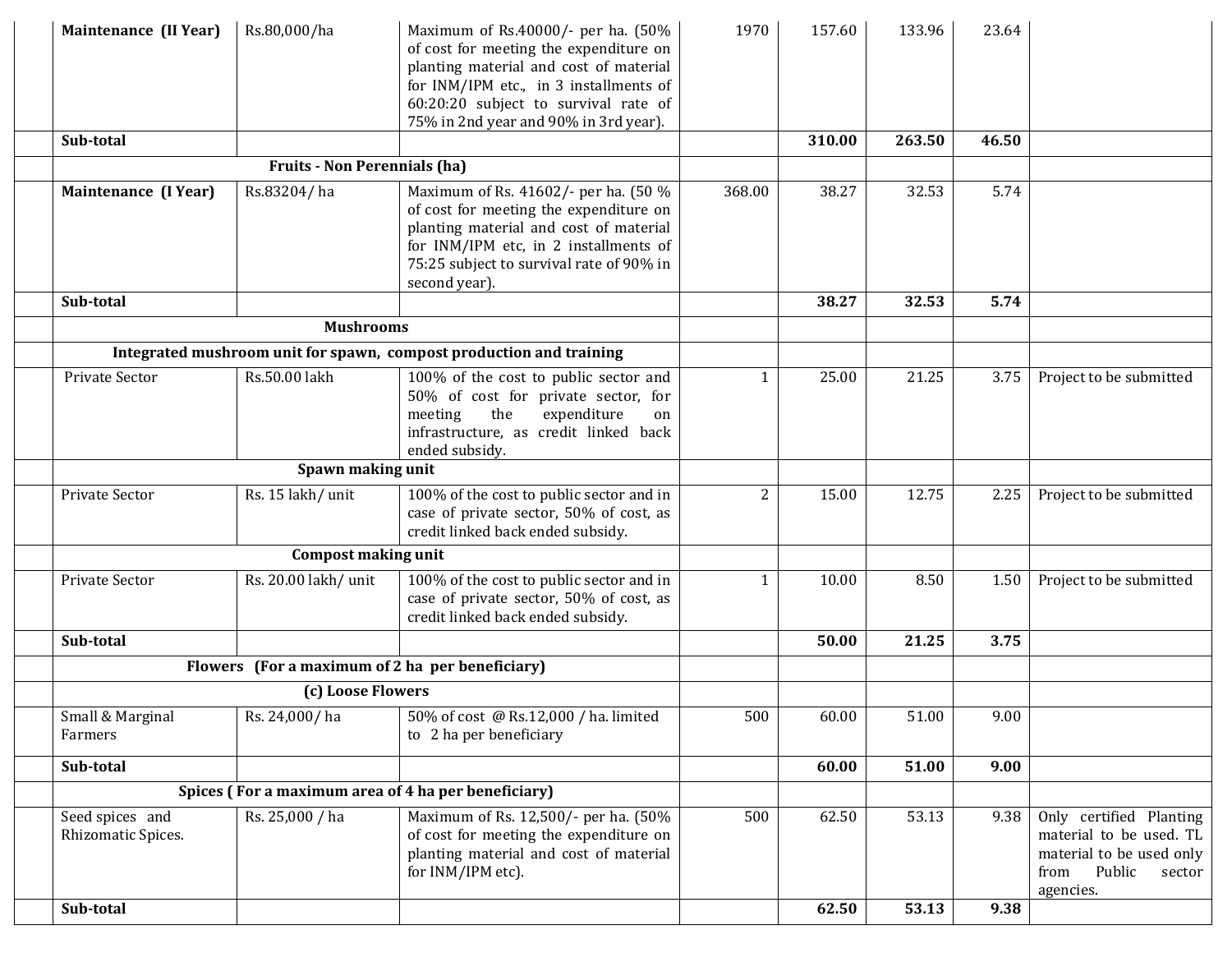|                         | Aromatic Plants (For a maximum area of 4 ha per beneficiary)                                                                |                                                                       |                                                                                                                                                                                                               |        |        |        |       |                                                                                                                         |
|-------------------------|-----------------------------------------------------------------------------------------------------------------------------|-----------------------------------------------------------------------|---------------------------------------------------------------------------------------------------------------------------------------------------------------------------------------------------------------|--------|--------|--------|-------|-------------------------------------------------------------------------------------------------------------------------|
|                         | Other aromatic plants                                                                                                       | Rs. 25,000/ha                                                         | 50% of cost, subject to a maximum of<br>Rs.12,500/- per ha, for meeting the<br>expenditure on planting material and<br>cost of material for INM/IPM etc.                                                      | 500    | 62.50  | 53.13  | 9.38  | Only certified Planting<br>material to be used. TL<br>material to be used only<br>Public<br>from<br>sector<br>agencies. |
|                         | Sub-total                                                                                                                   |                                                                       |                                                                                                                                                                                                               |        | 62.50  | 53.13  | 9.38  |                                                                                                                         |
| 3                       | Rejuvenation/<br>replacement of senile<br>plantation including<br>Canopy management.                                        | Rs.30,000/ha<br>(average)                                             | 50% of the total cost subject to a<br>maximum of Rs. 15,000/ha to a<br>limited of 2 ha per beneficiary.<br>Actual cost to be claimed based on<br>the nature and requirement of the<br>crop to be rejuvenated. | 1500   | 225.00 | 191.25 | 33.75 | To be implemented as<br>per guidelines circulated                                                                       |
| $\overline{\mathbf{4}}$ |                                                                                                                             | <b>Creation of Water resources</b>                                    |                                                                                                                                                                                                               |        |        |        |       |                                                                                                                         |
|                         | Water harvesting system<br>for individuals - for<br>storage of water in 20m<br>x 20m x 3m<br>ponds/wells- In Plain<br>areas | Rs. 1.20 lakh /unit in<br>plain areas, Rs.1.38<br>lakh in hilly areas | 50% of cost. Maintenance to be<br>ensured by the beneficiary.                                                                                                                                                 | 200    | 120.00 | 102.00 | 18.00 | Efforts to be made for<br>with<br>convergence<br><b>MNREGS</b>                                                          |
|                         | Sub-total                                                                                                                   |                                                                       |                                                                                                                                                                                                               |        | 120.00 | 102.00 | 18.00 |                                                                                                                         |
| 5                       |                                                                                                                             | Protected cultivation (area in hectares)                              |                                                                                                                                                                                                               |        |        |        |       |                                                                                                                         |
|                         | <b>Green House structure</b>                                                                                                |                                                                       |                                                                                                                                                                                                               |        |        |        |       |                                                                                                                         |
|                         | Naturally ventilated system                                                                                                 |                                                                       |                                                                                                                                                                                                               |        |        |        |       |                                                                                                                         |
|                         | Tubular structure                                                                                                           | Rs. 935/ Sq.m                                                         | 50% of the cost limited to 4000 Sq.m<br>per beneficiary.                                                                                                                                                      | 8      | 374.00 | 317.90 | 56.10 |                                                                                                                         |
|                         |                                                                                                                             | <b>Plastic Mulching</b>                                               |                                                                                                                                                                                                               |        |        |        |       |                                                                                                                         |
|                         | <b>Plastic Mulching</b>                                                                                                     | Rs. 20,000/ha                                                         | 50% of the total cost limited to 2 ha per<br>beneficiary.                                                                                                                                                     | 500    | 50.00  | 42.50  | 7.50  |                                                                                                                         |
|                         | <b>Cost of planting</b><br>material of high value<br>vegetables grown in<br>poly house                                      | Rs.105/Sq.m                                                           | 50% of cost                                                                                                                                                                                                   | 2      | 10.50  | 8.93   | 1.58  |                                                                                                                         |
|                         | Cost of planting<br>material of flowers<br>for poly house                                                                   | $\overline{\text{Rs}}.500 / \text{Sq.m}$                              | 50% of cost limited to 500 Sq.m per<br>beneficiary                                                                                                                                                            | 6      | 150.00 | 127.5  | 22.5  |                                                                                                                         |
|                         | Sub-total                                                                                                                   |                                                                       |                                                                                                                                                                                                               | 516.00 | 584.50 | 369.33 | 65.18 |                                                                                                                         |
| 6                       | Promotion of Integrated Nutrient Management(INM)/ Integrated Pest Management<br>(IPM)                                       |                                                                       |                                                                                                                                                                                                               |        |        |        |       |                                                                                                                         |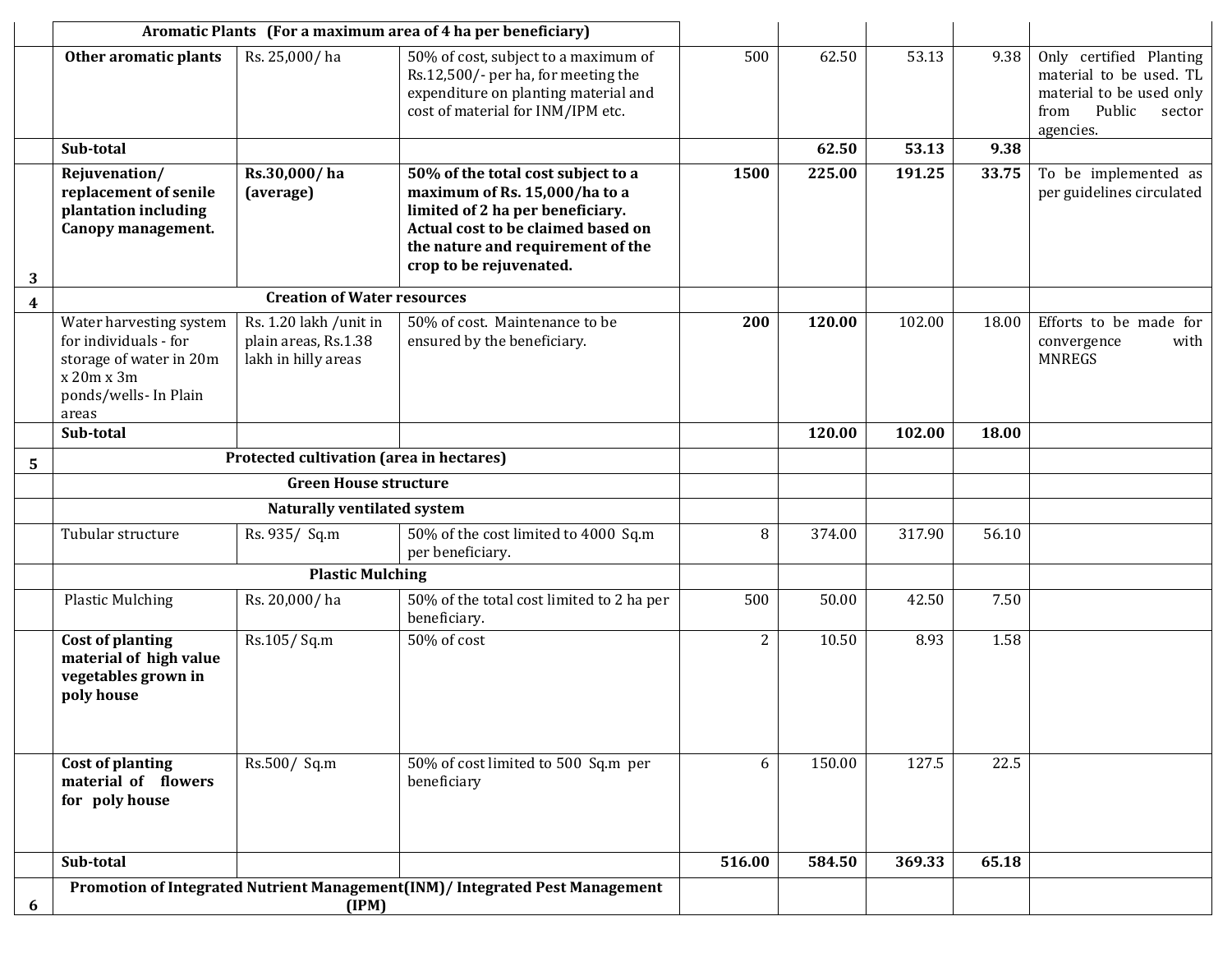|                | Promotion of IPM/INM                   | Rs. 2000/ha                            | 50% of cost subject to a maximum of Rs<br>1000/ha limited to 4.00 ha/<br>beneficiary.                                                                                                                                                                                             | 2500    | 25.00  | 21.25  | 3.75  | To be need based and<br>taken up after<br>identifying problem of<br>pest / disease and<br>nutrient deficiency.                                                              |
|----------------|----------------------------------------|----------------------------------------|-----------------------------------------------------------------------------------------------------------------------------------------------------------------------------------------------------------------------------------------------------------------------------------|---------|--------|--------|-------|-----------------------------------------------------------------------------------------------------------------------------------------------------------------------------|
|                |                                        | <b>Plant Health Clinic</b>             |                                                                                                                                                                                                                                                                                   |         |        |        |       |                                                                                                                                                                             |
|                | Plant Health Clinic<br>(Public Sector) | Rs. 20 lakhs/ unit                     | Rs. 20 lakh/unit for Public Sector and<br>Rs.10.00 lakh as credit linked back<br>ended subsidy to Private Sector.                                                                                                                                                                 | 1       | 20.00  | 17.00  | 3.00  | Minutes of SLEC meeting<br>to be submitted along<br>with<br>details<br>of<br>beneficiaries,<br>location,<br>bank<br>loan<br>etc<br>to<br>facilitate<br>release of<br>funds. |
|                |                                        | <b>Leaf Analysis Lab</b>               |                                                                                                                                                                                                                                                                                   |         |        |        |       |                                                                                                                                                                             |
|                | Leaf analysis lab<br>(Public)          | Rs. 20 lakhs/ unit                     | Rs. 20 lakh/unit for Public Sector and<br>Rs.10.00 lakh as credit linked back<br>ended subsidy to Private Sector.                                                                                                                                                                 | 1       | 20.00  | 17.00  | 3.00  | $-do-$                                                                                                                                                                      |
|                | Sub-total                              |                                        |                                                                                                                                                                                                                                                                                   | 2502.00 | 65.00  | 55.25  | 9.75  |                                                                                                                                                                             |
| $\overline{7}$ |                                        | <b>Organic Farming</b>                 |                                                                                                                                                                                                                                                                                   |         |        |        |       |                                                                                                                                                                             |
|                | Adoption of Organic<br>Farming.        | Rs. 20,000/ha                          | 50% of cost limited to Rs.10000/ha for<br>a maximum area of 4 ha. per<br>beneficiary, spread over a period of 3<br>years involving an assistance of<br>Rs.4000/- in first year and Rs.3000/-<br>each in second & third year. The<br>programme to be linked with<br>certification. | 2500    | 100.00 | 85.00  | 15.00 | Project to be submitted                                                                                                                                                     |
|                | Organic Certification                  | Project based                          | Rs. 5 lakh for a cluster of 50 ha which<br>will include Rs.1.50 lakh in first year,<br>Rs. 1.50 lakh in second year and Rs.<br>2.00 lakh in third year.                                                                                                                           | 1000    | 30.00  | 25.50  | 4.50  | Project to be submitted                                                                                                                                                     |
|                |                                        |                                        | (iii) Vermi compost Units / organic input production unit                                                                                                                                                                                                                         |         |        |        |       |                                                                                                                                                                             |
|                | HDPE Vermibed                          | Rs. 10,000 /unit                       | HDPE Vermibed, 50% of cost<br>conforming to the size of 96 cft<br>(12'x4'x2')to be administered on pro-<br>rata basis.                                                                                                                                                            | 2000    | 100.00 | 85.00  | 15.00 | Designs para meter of<br><b>HDPE</b><br>beds<br>will<br>conformer<br><b>BIS</b><br>to<br>(ISI)<br>standards<br>5907:2010)                                                   |
|                | Sub-total                              |                                        |                                                                                                                                                                                                                                                                                   | 5500.00 | 230.00 | 110.50 | 19.50 |                                                                                                                                                                             |
| 8              | <b>GAP</b> certification               | Rs. 5000/ha                            |                                                                                                                                                                                                                                                                                   |         | 0.00   | 0.00   |       |                                                                                                                                                                             |
|                |                                        |                                        |                                                                                                                                                                                                                                                                                   |         |        |        |       |                                                                                                                                                                             |
| 9              |                                        | Pollination support through beekeeping |                                                                                                                                                                                                                                                                                   |         |        |        |       |                                                                                                                                                                             |
|                | Honey bee colonies +<br>Hives          | Rs. 1400/colony of 4<br>frames         | 50% of cost limited to 50 colonies /<br>beneficiary.                                                                                                                                                                                                                              | 10000   | 150.00 | 127.50 | 22.50 |                                                                                                                                                                             |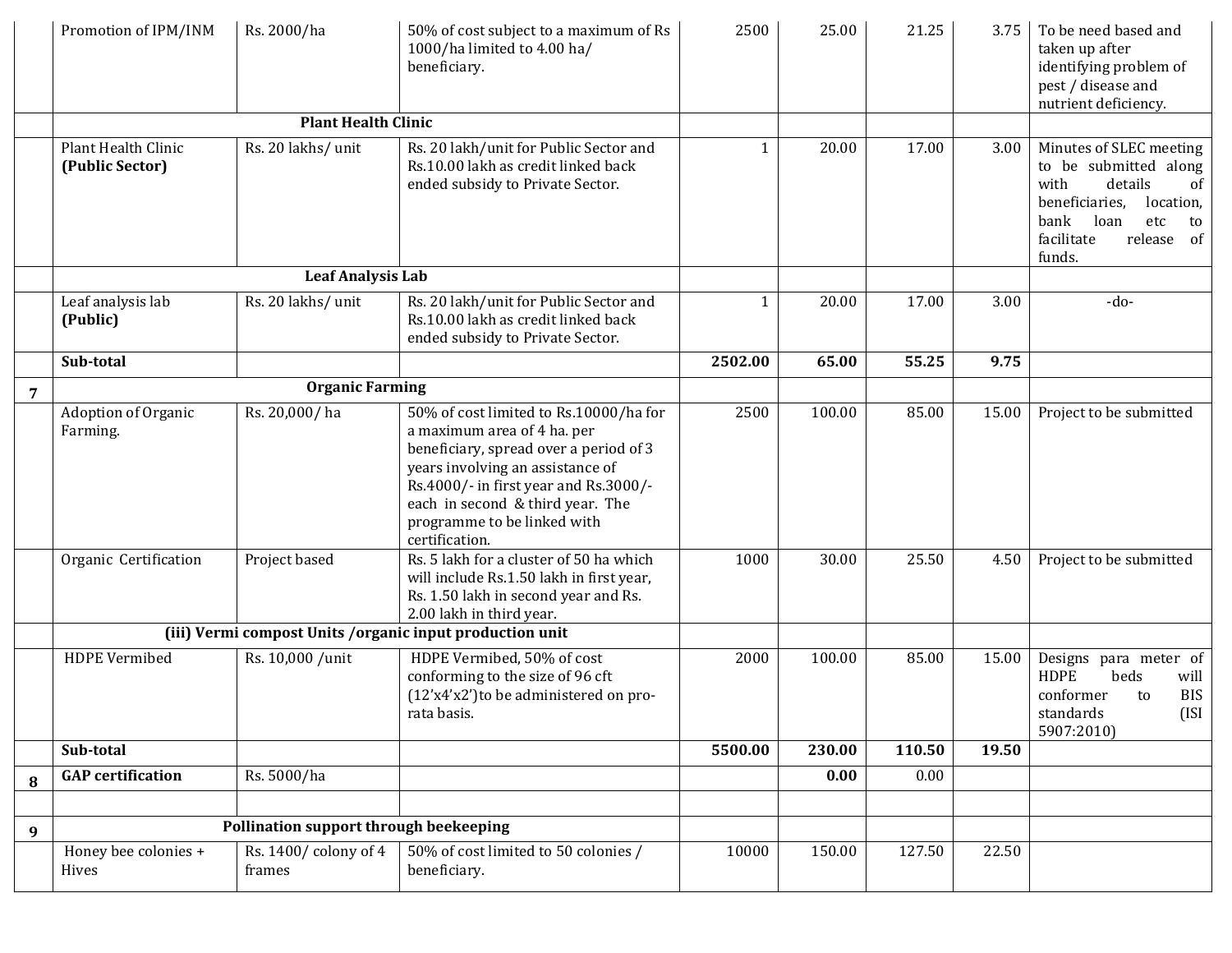|           | <b>Equipment including</b><br>honey extractor (4<br>frame), food grade<br>container (30 kg), net,<br>etc. | Rs. 14,000/set                                      | 50% of the cost limited to one set per<br>beneficiary.                                               | 250      | 17.50  | 14.88  | 2.63  | List of Beneficiaries to<br>be given.     |
|-----------|-----------------------------------------------------------------------------------------------------------|-----------------------------------------------------|------------------------------------------------------------------------------------------------------|----------|--------|--------|-------|-------------------------------------------|
|           | Sub-total                                                                                                 |                                                     |                                                                                                      | 10250.00 | 167.50 | 142.38 | 25.13 |                                           |
| <b>10</b> |                                                                                                           | <b>Horticulture Mechanization</b>                   |                                                                                                      |          |        |        |       |                                           |
|           | (a) Power operated<br>machines/tools<br>including Power Saw<br>and Plant Protection<br>equipments etc.    | Rs.35,000/- per set                                 | 50% of cost limited to one set per<br>beneficiary.                                                   | 100      | 17.5   | 14.875 | 2.625 |                                           |
|           | (b) Power Machines<br>(upto 20 BHP) with<br>rotavator / equipment                                         | Rs.1,20,000/- per set                               | 50% of cost limited to one set per<br>beneficiary.                                                   | 25       | 15     | 12.75  | 2.25  |                                           |
|           | Power machines (20 HP<br>& above including<br>accessories / equipments                                    | Rs. 3,00,000/- per set                              | 50% of cost limited to one set per<br>beneficiary.                                                   | 25       | 37.50  | 31.88  | 5.63  | List of Beneficiaries to<br>be furnished. |
|           | Sub-total                                                                                                 |                                                     |                                                                                                      | 150.00   | 70.00  | 31.88  | 5.63  |                                           |
|           |                                                                                                           | <b>Technology Dissemination</b>                     |                                                                                                      |          |        |        |       |                                           |
|           | Technology<br>Dissemination through<br>demonstration/Front<br><b>Line Demonstration</b><br>(FLD)          | Rs. 25.00 lakh                                      | 75 % of cost in farmers field and 100%<br>of cost in farms belonging to Public<br>Sector             | 40       | 280.00 | 238.00 | 42.00 |                                           |
|           |                                                                                                           | <b>Human Resource Development (HRD)</b>             |                                                                                                      |          |        |        |       |                                           |
|           | <b>HRD</b> for Gardeners                                                                                  | Rs. 15.00 lakh /<br>training                        | 100% of the cost in first year. In<br>subsequent years, cost of infrastructure<br>not to be claimed. | 3        | 45.00  | 38.25  | 6.75  | Project to be submitted                   |
|           | <b>Training of farmers</b>                                                                                |                                                     |                                                                                                      |          |        |        |       |                                           |
|           | Within the District (2<br>days)                                                                           | Rs.400 / day per<br>farmer excluding<br>transport   | 100% of the cost.                                                                                    | 1100     | 8.80   | 7.48   | 1.32  | Training Calendar to be<br>furnished      |
|           | Within the State (2 days)                                                                                 | Rs. 750 / day per<br>farmer excluding<br>transport  | 100% of the cost.                                                                                    | 500      | 7.50   | 6.38   | 1.13  | Training Calendar to be<br>furnished      |
|           | Outside the State (4<br>days)                                                                             | Rs. 1000 / day per<br>farmer excluding<br>transport | 100% of the cost.                                                                                    | 200      | 8.00   | 6.80   | 1.20  | Training Calendar to be<br>furnished      |
|           | <b>Exposure visit of farmers</b>                                                                          |                                                     |                                                                                                      |          |        |        |       |                                           |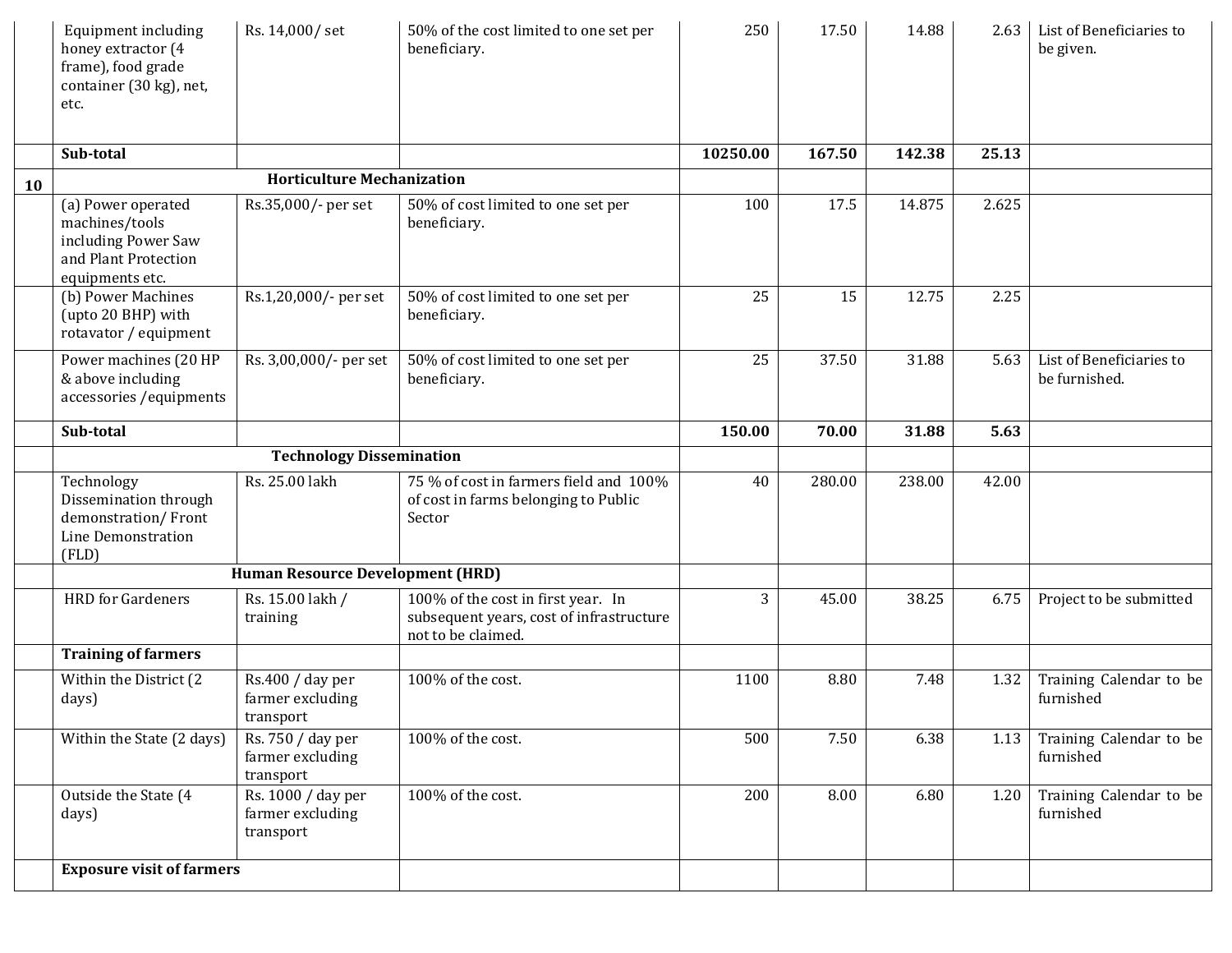|    | Within the District (one<br>day)                                                       | Rs.250/day per<br>farmer excluding<br>transport               | 100% of the cost.                                                                                                                                                                                                                                                                | 500     | 1.25   | 1.06   | 0.19   | Training Calendar to be<br>furnished |
|----|----------------------------------------------------------------------------------------|---------------------------------------------------------------|----------------------------------------------------------------------------------------------------------------------------------------------------------------------------------------------------------------------------------------------------------------------------------|---------|--------|--------|--------|--------------------------------------|
|    | Within the State (5<br>days)                                                           | Rs. 300/day per<br>farmer excluding<br>transport              | 100% of the cost.                                                                                                                                                                                                                                                                | 100     | 1.50   | 1.28   | 0.23   | Training Calendar to be<br>furnished |
|    | Outside the State (5<br>days)                                                          | Rs. 600/day per<br>farmer excluding<br>transport              | 100% of the cost.                                                                                                                                                                                                                                                                | 100     | 3.00   | 2.55   | 0.45   | Training Calendar to be<br>furnished |
|    | Outside India                                                                          | Rs. 3.00 lakh /<br>participant                                | Project Based. 100% of air / rail travel<br>cost.                                                                                                                                                                                                                                | 5       | 15.00  | 12.8   | 2.3    |                                      |
|    |                                                                                        |                                                               | Training / study tour of technical staff/ field functionaries                                                                                                                                                                                                                    |         |        |        |        |                                      |
|    | Within the State (2 days)                                                              | Rs.200/day per<br>participant plus<br>TA/DA, as admissible    | 100% of the cost.                                                                                                                                                                                                                                                                | 150     | 0.60   | 0.51   | 0.09   | Training Calendar to be<br>furnished |
|    | Study tour to<br>progressive States<br>(group of minimum 5<br>participants) for 5 days | Rs.650.00/day per<br>participant plus<br>TA/DA, as admissible | 100% of the cost.                                                                                                                                                                                                                                                                | 280     | 9.100  | 7.74   | 1.37   | Training Calendar to be<br>furnished |
|    | Sub-total                                                                              |                                                               |                                                                                                                                                                                                                                                                                  | 2938.00 | 99.75  | 84.79  | 14.96  |                                      |
| 11 |                                                                                        | <b>INTEGRATED POST HARVEST MANAGEMENT</b>                     |                                                                                                                                                                                                                                                                                  |         |        |        | 0.00   |                                      |
|    | 1. Pack house / On farm<br>collection & storage unit                                   | Rs. 3.00 Lakh/ per<br>unit with size of<br>9Mx6M              | 50% of the capital cost.                                                                                                                                                                                                                                                         | 20      | 30     | 25.5   | 4.5    | Project to be submitted              |
|    |                                                                                        |                                                               | Cold storage units (Construction/expansion/Modernization)                                                                                                                                                                                                                        |         |        |        |        |                                      |
|    | Credit linked back-<br>ended<br>project in general<br>areas                            | Rs. 6000/MT for<br>5000 MT capacity                           | Credit linked back-ended subsidy @<br>40% of the capital cost of project in<br>general areas and 55% in case of Hilly<br>& Scheduled areas in respect of only<br>those units which adopt new<br>technologies and include insulation,<br>humidity control and fin coil cooling sy | 6       | 720.00 | 612.00 | 108.00 | Project to be submitted              |
|    | Refer vans/containers                                                                  |                                                               |                                                                                                                                                                                                                                                                                  |         |        |        |        |                                      |
|    | Refer vans/containers<br>project in general<br>areas                                   | Rs. 24.00 lakh/ unit<br>for 6 MT capacity                     | Credit linked back-ended subsidy<br>@40% of the cost of project in General<br>areas.                                                                                                                                                                                             | 12      | 115.20 | 97.9   | 17.3   | Project to be submitted              |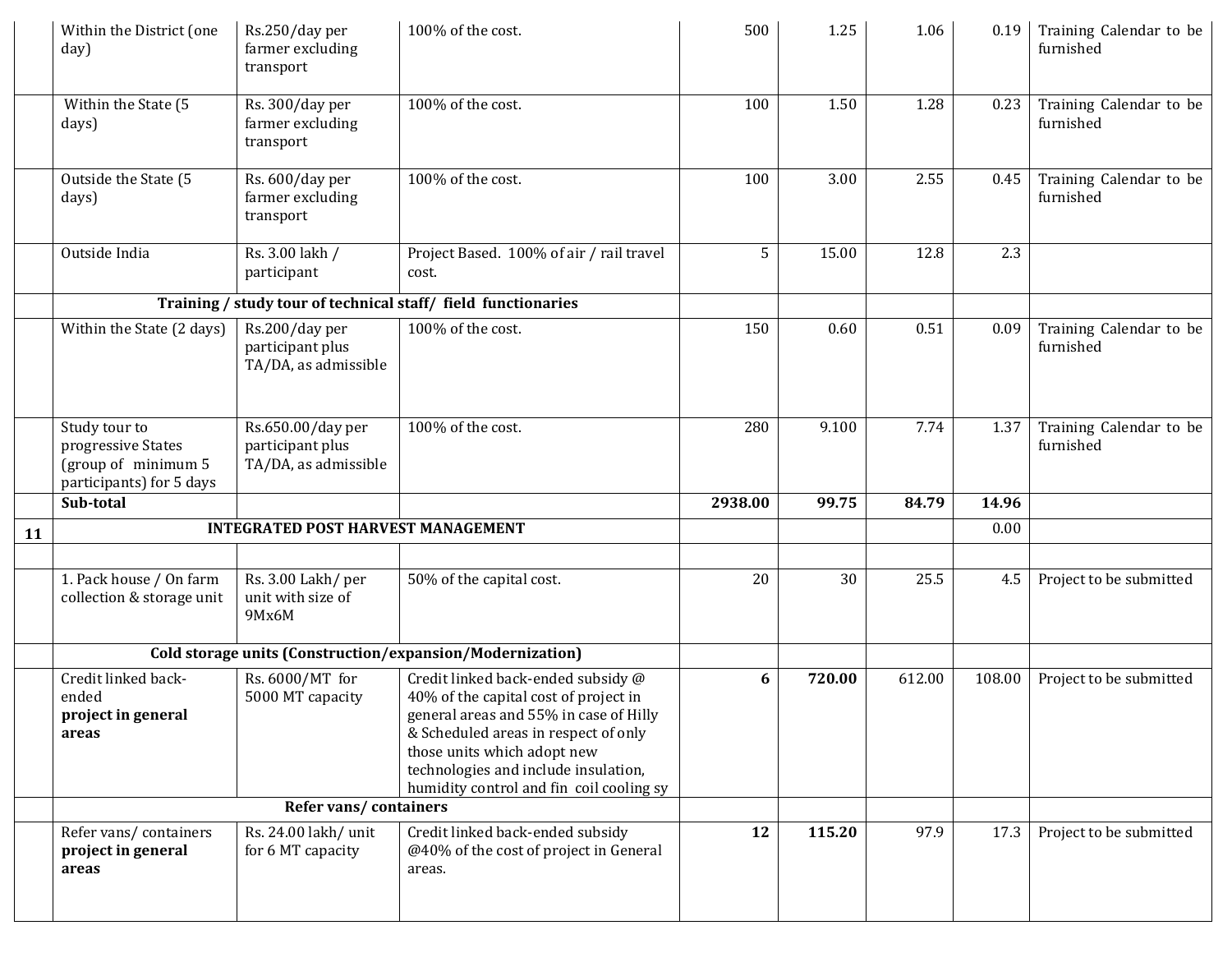|    | Primary/Mobile/<br>Minimal processing unit                                                                                                                                       | Rs. 24.00 lakh/unit.                                                                                                                            | Credit linked back-ended subsidy<br>@40% of the cost of project in General<br>areas.                                                                                         | 8              | 76.80   | 65.3   | 11.5   | Project to be submitted                                                                                                                                                     |
|----|----------------------------------------------------------------------------------------------------------------------------------------------------------------------------------|-------------------------------------------------------------------------------------------------------------------------------------------------|------------------------------------------------------------------------------------------------------------------------------------------------------------------------------|----------------|---------|--------|--------|-----------------------------------------------------------------------------------------------------------------------------------------------------------------------------|
|    | Onion storage structures<br>(25MT)                                                                                                                                               | Rs. 1.00 lakh/ unit for<br>6 MT capacity                                                                                                        | Credit linked back-ended subsidy<br>@50% of the cost of project in General<br>areas.                                                                                         | 120            | 60.00   | 51.00  | 9.00   | Minutes of SLEC meeting<br>to be submitted along<br>details<br>with<br>οf<br>beneficiaries,<br>location,<br>bank<br>loan<br>etc<br>to<br>facilitate<br>release of<br>funds. |
|    | Sub-total                                                                                                                                                                        |                                                                                                                                                 |                                                                                                                                                                              | 166.00         | 1002.00 | 826.20 | 145.80 |                                                                                                                                                                             |
| 12 |                                                                                                                                                                                  |                                                                                                                                                 |                                                                                                                                                                              |                |         |        |        |                                                                                                                                                                             |
|    | Rural Markets/Apni<br>mandies/Direct markets                                                                                                                                     | Rs. 20 lakh/ unit                                                                                                                               | Credit linked back-ended subsidy @<br>40% of the capital cost of project in<br>general areas and 55% in case of Hilly<br>& Scheduled areas for individual<br>entrepreneurs.  | 10             | 80.00   | 68.00  | 12.00  | Project to be submitted                                                                                                                                                     |
|    | Retail Markets/outlets<br>(environmentally<br>controlled)<br>project<br>in general areas                                                                                         | Rs. 10.00 lakh / unit                                                                                                                           | Credit linked back-ended subsidy @<br>40% of the capital cost of project in<br>general areas and 55% in case of Hilly<br>& Scheduled areas for individual<br>entrepreneurs.  | 15             | 60      | 51     | 9      | Project to be submitted                                                                                                                                                     |
|    | Functional<br>Infrastructure: for<br>collection, sorting/<br>grading, packing units<br>etc<br>project<br>in general areas                                                        | Rs.15.00 lakh/unit                                                                                                                              | Credit linked back-ended subsidy @<br>40% of the capital cost of project in<br>general areas and 55 % in case of Hilly<br>& Scheduled areas for individual<br>entrepreneurs. | $\overline{4}$ | 24      | 20.4   | 3.6    | Project to be submitted                                                                                                                                                     |
|    | Sub-total                                                                                                                                                                        |                                                                                                                                                 |                                                                                                                                                                              | 29.00          | 164.00  | 68.00  | 12.00  |                                                                                                                                                                             |
| 13 |                                                                                                                                                                                  | <b>Mission Management</b>                                                                                                                       |                                                                                                                                                                              |                |         |        |        |                                                                                                                                                                             |
|    | <b>State &amp; Districts Mission</b><br>Offices and<br>implementing agencies<br>for administrative<br>expenses, project,<br>preparation,<br>computerization,<br>contingency etc. | 5% of total annual<br>expenditure on the<br>basis of appraised<br>needs to State<br>Horticulture Mission<br>(SHM) /<br>implementing<br>Agencies | 100%assistance.                                                                                                                                                              |                | 207.84  | 176.66 | 31.18  | Fund to be utilized @<br>5% of actual<br>Expenditure incurred by<br>the SHM.                                                                                                |
|    | Institutional<br>Strengthening, hire of<br>vehicles,<br>hardware/software etc                                                                                                    | Project based                                                                                                                                   | 100% assistance.                                                                                                                                                             |                | 20.00   | 17.00  | 3.00   | Project to be submitted                                                                                                                                                     |
|    | Seminar/Workshops                                                                                                                                                                |                                                                                                                                                 |                                                                                                                                                                              |                | 30.00   | 25.50  | 4.50   | Minutes of SLEC meeting<br>to be submitted along<br>with<br>details<br>of<br>beneficiaries,<br>location,                                                                    |